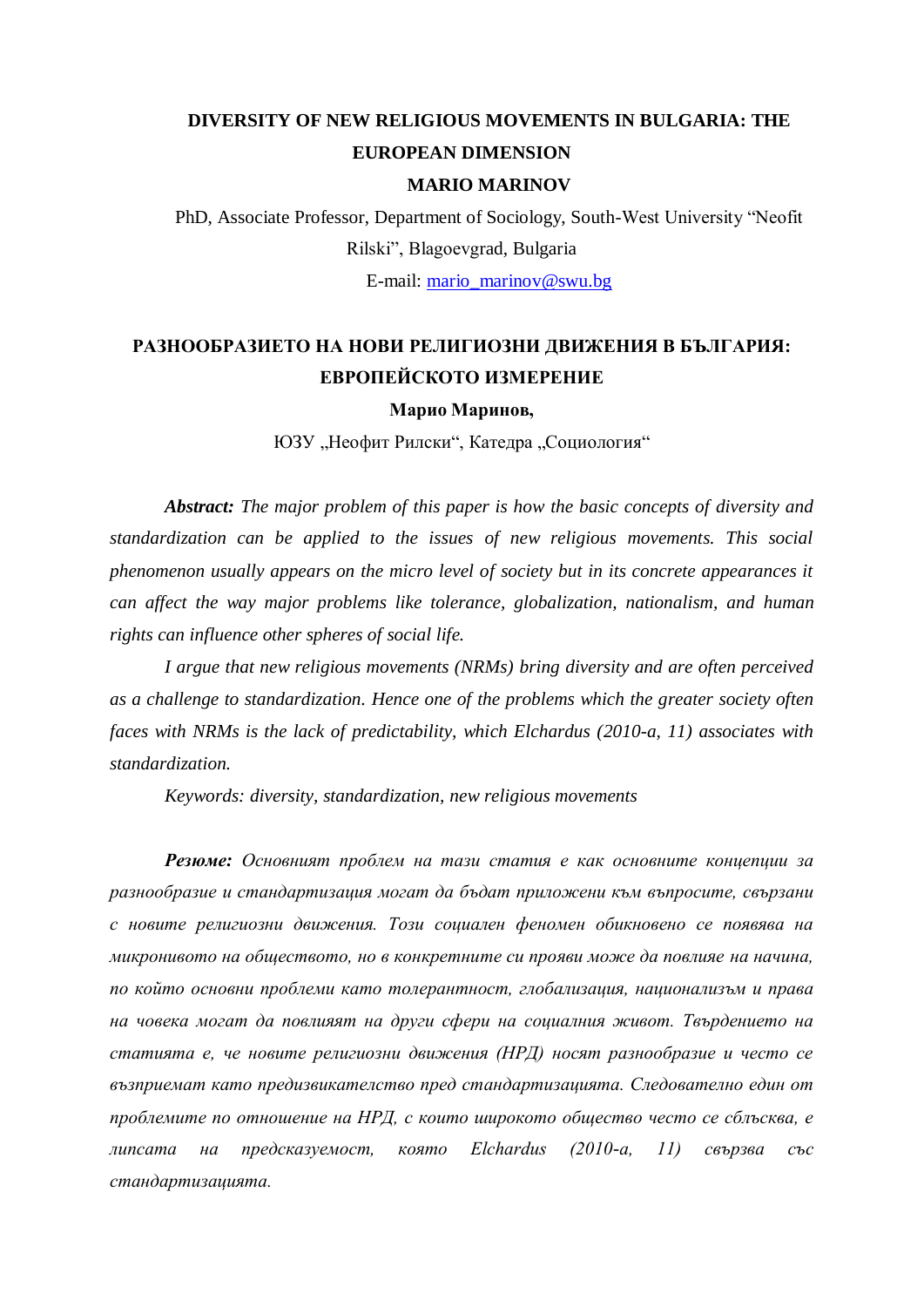#### *Ключиови думи: разнообразие, стандартизация, нови религиозни движения*

To mention my possible methodological starting points, I would like to keep to the approach of the Sociology of Religion and to avoid the use of theological, historical or philosophical vocabulary of categories. There is a number of reasons for this, but I would like to outline social problems which require a sociological approach to them. The use of a sociological approach also requires the distinction between scientific and everyday life conscience. Hence, I have to outline the definitions (or at least the working terms) within the Sociology of Religion such as "traditional religion", "church", "sect", "cult", "new religious movement (NRM)". A special attention is to be paid to the different use of terms, and especially the wide use of the term "sect" in modern Bulgarian press and everyday life, which is different from the scientific term and covers a much wider collection of religious movements.

The methodology applied is mostly qualitative due to methodological reasons. Participant observation, in-depth interviews, focus groups, content analyses, study of photographs, etc. have been applied in different case studies and analyzed over a period of 18 years. Comparative cross-national qualitative research is always a problem when we want to define clear criteria for comparison. Though, examples of similar researches in the United Kingdom and Bulgaria can be used as a model of comparison: one West European country with a traditional state-church relation within the model of Western Christianity and an East European country with traditional Orthodox Christian religion, high degree of secularity, and a strong communist influence in all spheres of life for a period of 45 years.

New religious movements in the United Kingdom have been extensively studied by Eileen Barker (1984, 1985, 1987-c, 1991-b, 1995), Bryan Wilson (1961, 1966, 1967, 1982, 1990), George Chryssides (1991), Roy Wallis (1984), David Martin (1990), Linda Woodhead and Paul Heelas (2000), as well as by many other world-class scholars. Some of the most famous studies are listed in the bibliography. An interesting sociological question is why the United Kingdom is so popular as home to new religious movements in Europe.

This article studies the different images of Europe and reaction towards Bulgaria's membership in the European Union among representatives of traditional religions, new religious movements, nationalists, state officials.

The study describes the diversity of new religious movements, appearing in Bulgaria after 1990. The diversity ranges from the Unification movement and the International Society for Krishna Consciousness (ISKCON) - "world-rejecting" new religious movements in the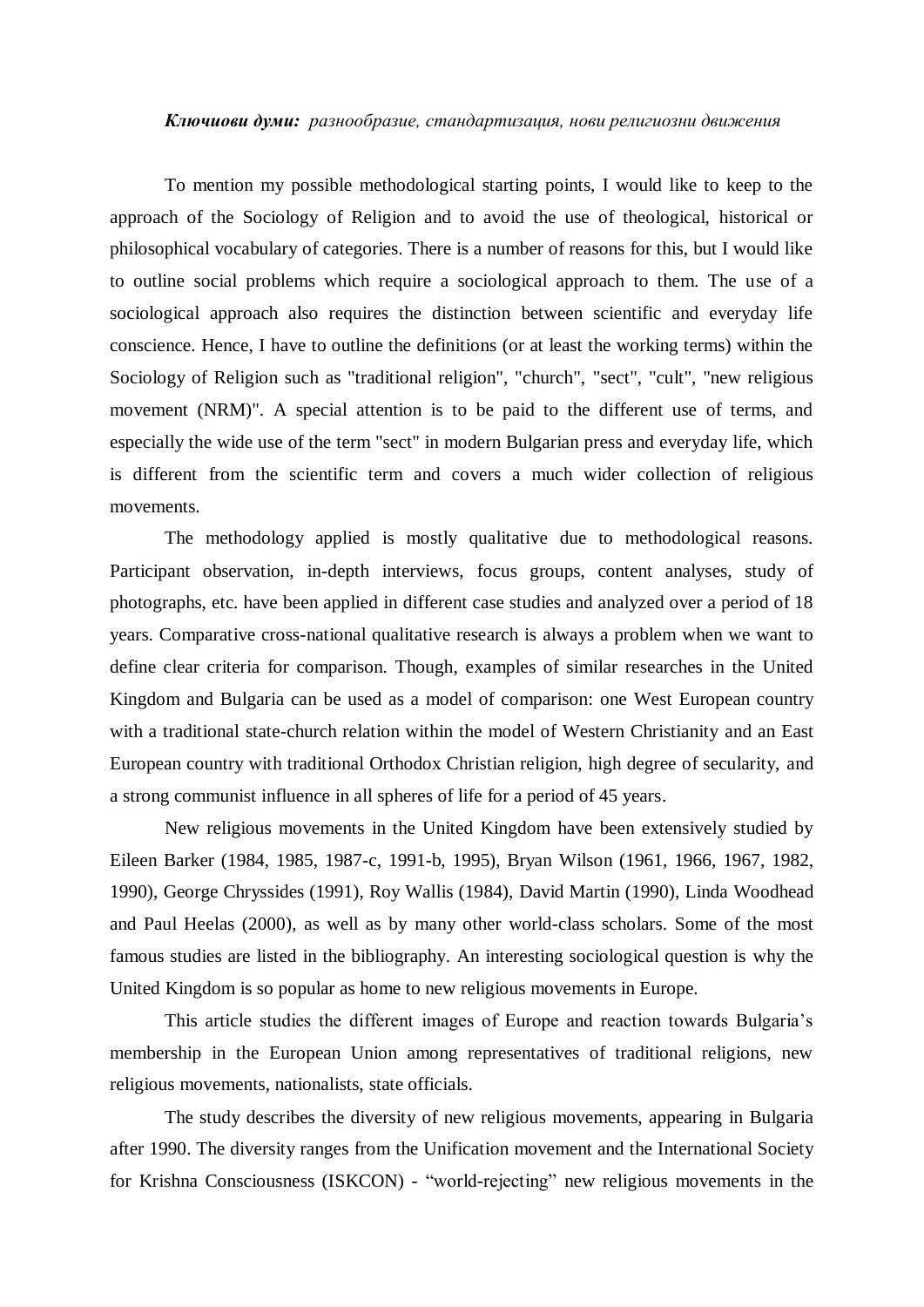classification of Roy Wallis (1984); through the big variety of charismatic neo-Pentecostal churches ("world-accommodating" new religious movements); to the White Brotherhood, Sri Chinmoy, the Silva method ("world-affirming" new religious movements), and many quasireligious corporations, like AquaSource. The diversity among movements is described in several indicators: former religious affiliation, knowledge about religion, gender, age, social class, ethnic groups, growth.

Concerning new religious movements, one could always argue either whether they are new or whether they are religious. This is particularly true about the United Kingdom, where a certain degree of religious freedom has been present. In Central and Eastern Europe, and particularly in Bulgaria, the situation is different, as the oppression against religions has prevented many non-mainstream religious bodies from establishing earlier their legitimately functioning structures. In this sense the most of them are really a new social phenomenon for the post-communist countries. The other question – whether they are really religious, is much more complicated. Bulgarian society was not less secularized than the British society, and the appearance of new religious movements in Bulgaria coincided with the total opening of society toward more freedom in all spheres of life.

The appearance of a variety of political parties in Bulgaria in the beginning of the 1990s coincided with the appearance of a variety of churches and for many Bulgarians the basic differences between these two processes were not so obvious. Especially in a highly politically polarized society as the Bulgarian society of 1989 - 1991, where all non-political organizations (including women's, youth, cultural and other organizations) had to be defined in a discourse within the bipolar distinction "communist" or "democratic". Apart from politics, the re-emergence of religious freedom also coincided with the re-emergence of phenomena like pornography, prostitution, freedom of travelling and the first challenges of the transition toward a market economy. My own opinion is that at the beginning of their existence in Bulgaria the new religious movements were more secular than in the later phases of their development when they became more engaged in their international structures and the Bulgarian society as a whole started to develop more normally as a free democratic society. In the later phases, for example, a young future entrepreneur does not need to become a member of a NRM in order to establish his international contacts through their networks, and a young future scholar does not need necessarily to join a NRM in order to be able to travel abroad and to read in Western libraries.

A characteristic feature of the newly emerging societies was the problem of the free choice versus the inability to realize it. People in Bulgaria, especially youth, did not know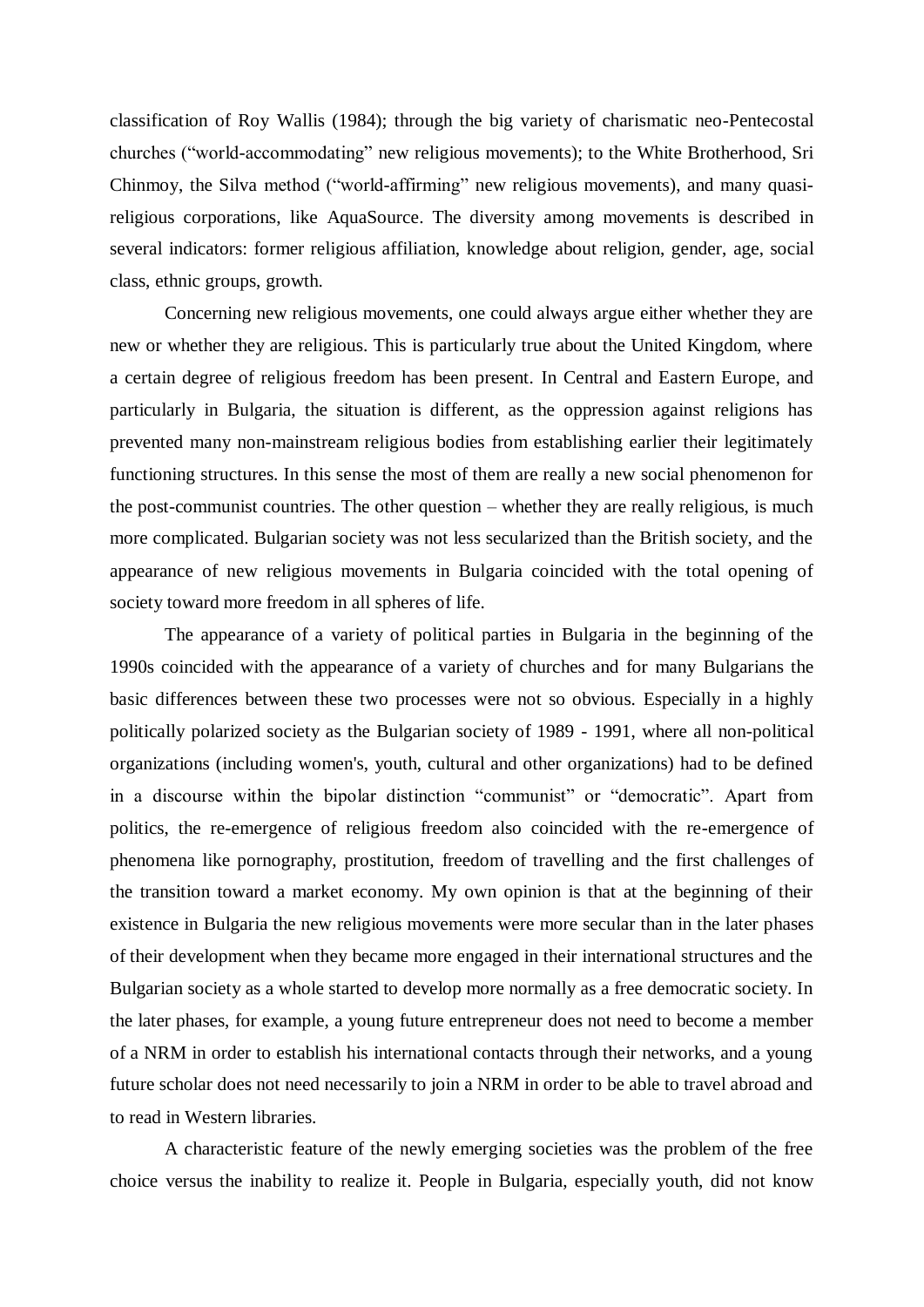how to behave within the new socio-political order and this created a number of social problems.

The re-establishment of many basic religious rights and freedoms brought a number of people back to the churches, but this was not a clear indication of religious commitment. Spirituality, however, emerged with a new force. Despite of all typical post-communist features of church-going as a "new fashion" or a symbolic ritual of political commitment, the different religious communities at last had the chance to express freely their specific beliefs and to undertake the first steps toward a legitimate recognition.

The specific features of the Bulgarian situation may be summarized as peaceful coexistence of different religions along with the compromises of the Bulgarian Orthodox church. The historical conditions had laid the foundations for the appearance of many ethnic groups with specific religious commitments, which has normally been supported throughout country's history by a certain degree of ethnic and religious tolerance. In the years of the communist regime many steps have been taken towards devaluation of the rights of Catholic and Protestant communities, Muslims and representatives of different smaller religious groups. The traditional religion in this society – Orthodox Christianity had to experience a great state intervention in its internal structures and organization of church life. The contemporary development in Bulgaria shows a continuous spectacle of splits and questioning of legitimacy inside the headquarters of the Bulgarian Orthodox church.

All these strange patterns of development lead us to a question: who can attract the youth? This is a strong argument for the explanation of the appearance of different new religious movements and their attempts to gain influence. Spirituality becomes a sphere of struggle for influence among different social communities.

The different stages of transition from communism are marked by the presence of different types of NRMs, according to the classification given by Roy Wallis (1984):

The beginning of the  $1990s$  – the period of rejecting the communist past – is marked by the appearance of "world-rejecting" new religious movements, which tend toward a decline through the years 1990 – 2007. At the middle of the 1990s – the most difficult years of transition in economic terms – there was a steady growth of "world-accommodating" groups such as neo-Pentecostals. The other type  $-$  the "world-affirming" new religious movements is still not very popular in terms of membership, but they tend to appear in the public sphere after Bulgaria became a member of the European Union.

This trend of presence of a certain type of new religious movements in a certain historical period is empirically observed in Bulgaria but it could be applied as a model of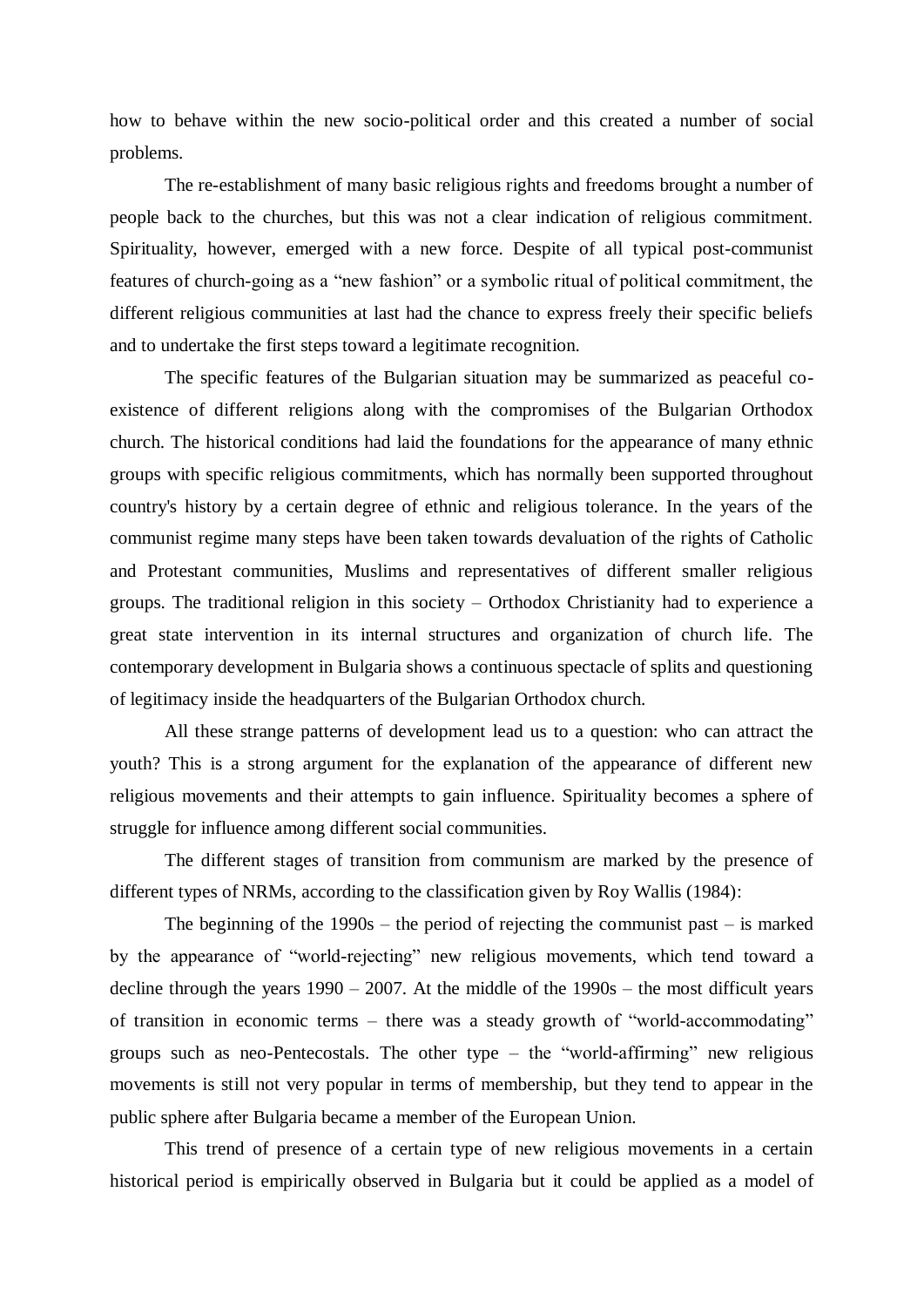studying the presence of new religious movements in other countries of Central and Eastern Europe as well. The transition from "world-rejecting" to "world-affirming" new religious movements is also mentioned by Hunt when studying NRMs in the United Kingdom.

Social reactions towards new religious movements in Bulgaria include the constructions of reality offered by the media, parents and relatives of members of new religious movements, traditional religions, anti-cultists, nationalists, the public administration, human rights activists, the new religious movements themselves, lawyers, therapists, sociologists. The advantages of the sociological construction of reality are discussed.

The comparison between Bulgaria and the United Kingdom can take the different values given to notions of diversity and standardization as possible variables. These are the level of state interference in religious affairs and the level of tolerance towards new religious movements by the larger national society. The expected outcome is that the historically different cultures are strongly embedded and influence the different value of diversity and standardization in these countries. The process of European integration and its influence on the state interference in religious affairs, and on the level of tolerance towards new religious movements by the larger national society is another strong argument. This is also different in the two cases.

Diversity is to be found within the huge spectrum of NRMs, which, though very small in numbers, are to be found in Bulgaria. The small number of adherents is one of the indicators of diversity. As Elchardus argues, "The smaller such communities become, the more diversity there is" (Elchardus 2010-a, 11-15). The diversity ranges from the Unification movement and the International Society for Krishna Consciousness (ISKCON) – both defined as "world-rejecting" NRMs in the classification of Roy Wallis (Wallis 1984); through the big variety of charismatic neo-Pentecostal churches ("world-accommodating"); to the White Brotherhood, Sri Chinmoy, the Silva method ("world-affirming"), and many quasi-religious corporations. The diversity among the individual movements and their respective members is to be found in several indicators:

1. Former religious affiliation – it can range between former atheists, adherents of traditional churches, spiritual "seekers", members of other NRMs, etc.

2. Knowledge about religion – here diversity ranges between those who have sought exploration of different traditions and the desire for new knowledge has converted them to a NRM, and those who have had no previous knowledge about religion and find it in a NRM for the first time.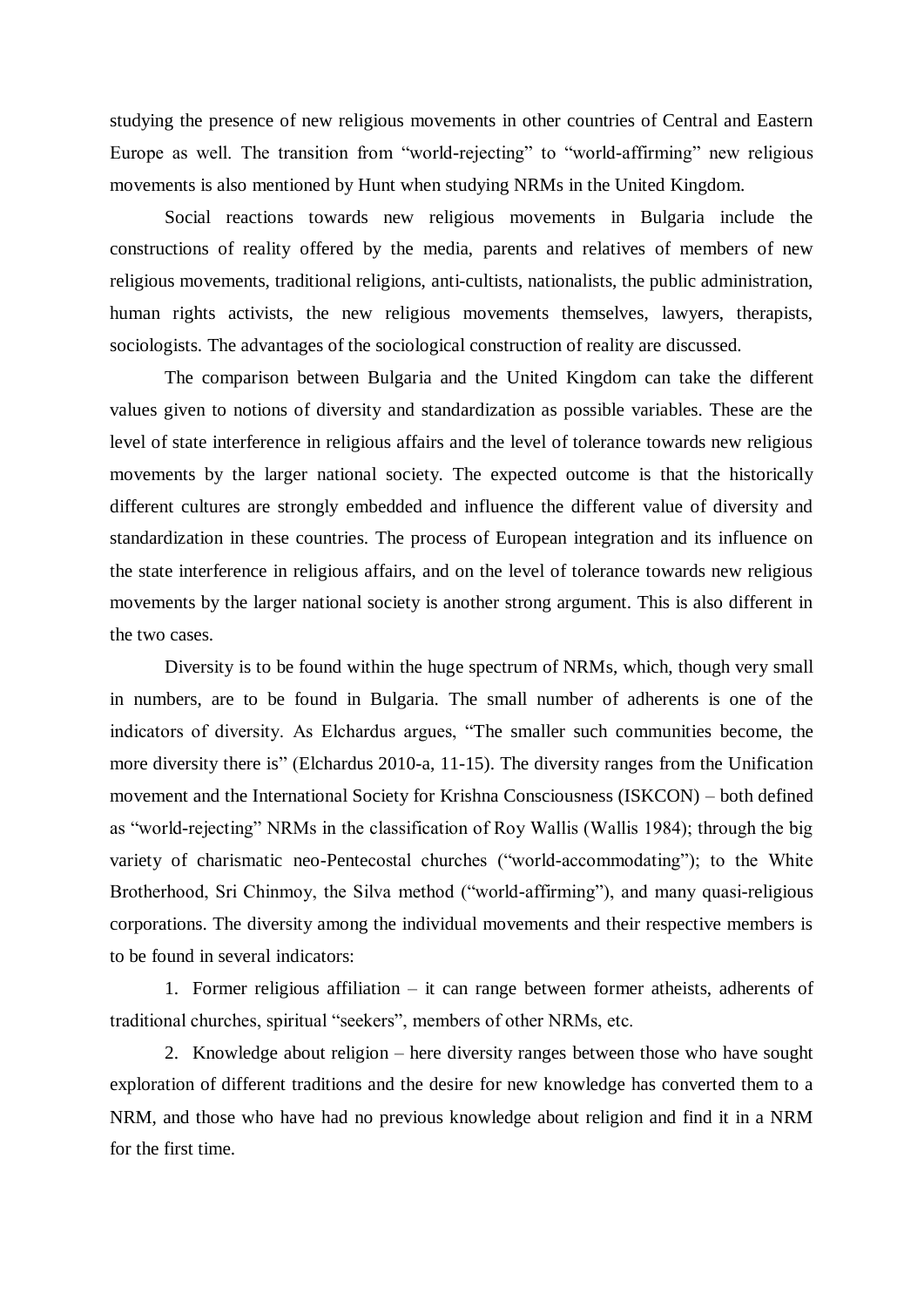3. Gender – here you can have all three possible types of NRMs: with predominantly female membership, with predominantly male adherents, or with mixed membership.

4. Age – an interesting indicator for religion in Bulgaria in general. Sociological studies suggest a missing middle generation in most traditional religions in the country supporting a picture with flows of very old and very young activists. In most of the new religious movements when they flourished in the beginning of the 1990s the predominant age cohort was the one between 20 and 30 years of age. Now, in 2008 the change over time has shifted this generation in the group between 30 and 45 years of age, but there are many drop outs, as well as few new converts.

5. Social class – studies in the United Kingdom indicate the upper middle class as one of the most affiliated to the formation of NRMs. In Bulgaria children of the intelligentsia and former nomenklatura were among the first leaders of non-traditional religious groups. It is worth noting that "measuring" this indicator is somehow tricky. There is a tendency of the movements themselves to exaggerate the presence of members of families of political figures or rich families, and to undermine the ordinary members from all walks of life.

6. Ethnic groups – the universalistic globalized point of view of the churches of Pentecostal origin attracts many adherents of minority ethnic groups such as Roma. On the other hand, the White Brotherhood is attractive to its adherents with its emphasis on pan-Slavism, and old Bulgarian pagan traditions. There is also the other extreme – some groups tend to be rather exclusivist in their appeal to membership.

7. Growth – a tendency which I have observed in the period 1990 – 2008 is the decline of "world-rejecting" NRMs and the steady growth of "world-accommodating" groups such as neo-Pentecostals. The other type – the "world-affirming" is still not very popular in terms of membership.

As far as standardization is concerned, in the case of new religious movements it can be applied through the idea of human rights and its universal acceptance in different countries. Legal provisions of the treatment of new religious movements in Bulgaria should apply the same criteria as in other countries which have accepted the Universal declaration of Human Rights and other European provisions. People should be treated in the same way before the law regardless of their religious identity.

### **REFERENCES:**

Barker, Eileen 1984. The Making of a Moonie: Choice or Brainwashing?. Basil Blackwell. Oxford.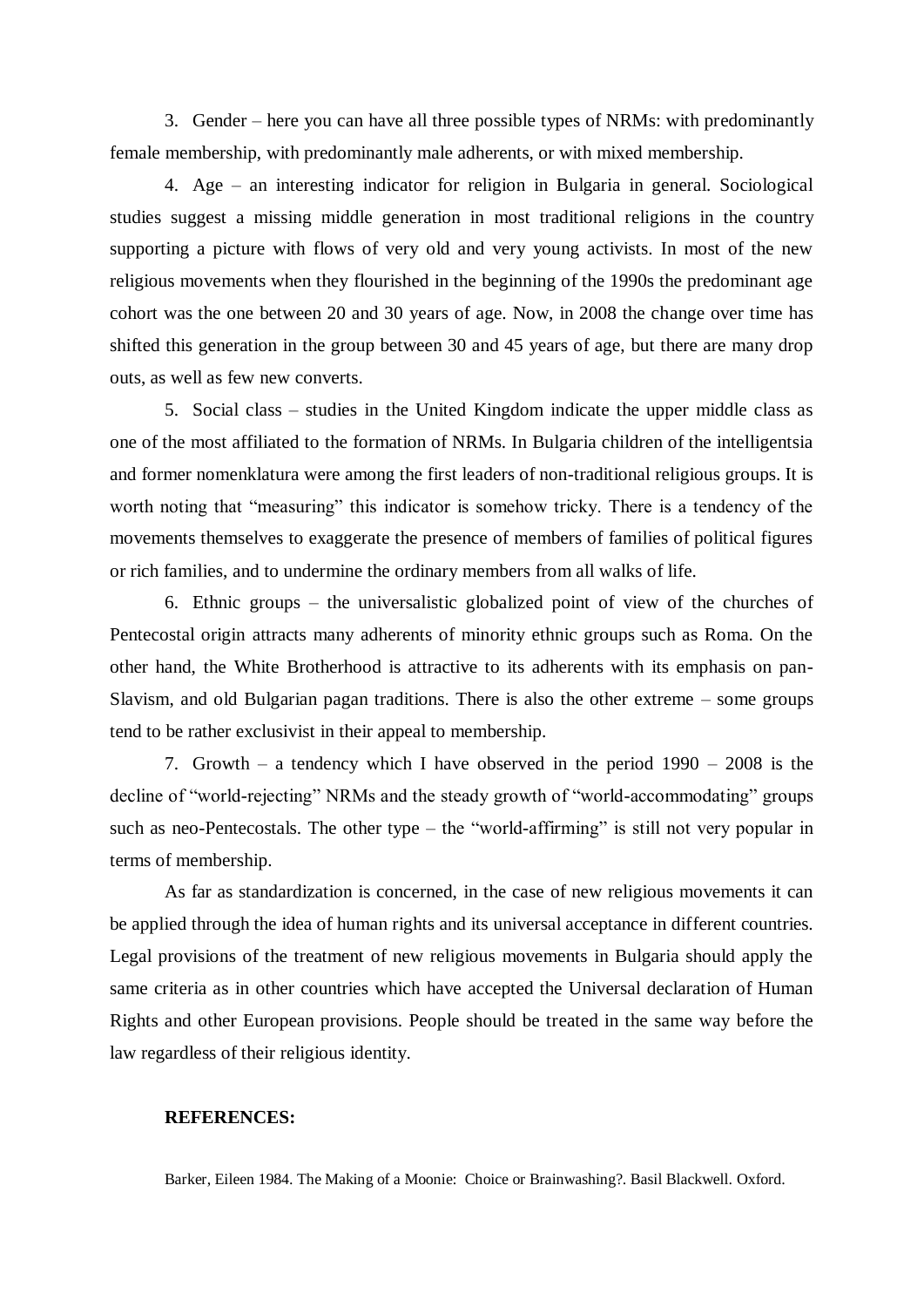Barker, Eileen 1985. "New Religious Movements: Yet Another Great Awakening?". In Hammond, Philip E. (ed.) The Sacred in a Secular Age: Towards Revision in the Scientific Study of Religion. The University of California Press. Berkeley: 36 - 57.

Barker, Eileen 1987-a. Brahmins Don't Eat Mushrooms: Participant Observation and the New Religions. In L.S.E. Quarterly volume 1, #2, June. Basil Blackwell. Oxford: 127 - 152.

Barker, Eileen 1987-b. "Being a Moonie: Identity within an Unorthodox Orthodoxy". In Obelkevitch, J., Roper, L., Samuel, R. (eds) Disciplines of Faith. Studies in Religion, Politics and Patriarchy. Routledge and Kegan Paul. London: 211 - 225.

Barker, Eileen 1987-c. "The British Right to Discriminate". In Robbins, T. and Robertson, R. (eds) Church-State Relations. Tensions and Transitions. Transaction. New Brunswick, N.J. and London: 269 - 280.

Barker, Eileen 1987-d. "Why Witness? Evangelism from a Unificationist Perspective". In Clarke, P. (ed.) "The New Evangelists: Recruitment, Methods and Aims of New Religious Movements. Ethnographica Publishers. London: 148 - 160.

Barker, Eileen 1988-a. "Kingdoms of Heaven on Earth. New Religious Movements and Political Orders". In Shupe, A. and Hadden, J. (eds) The Politics of Religion and Social Change: Religion and Political Order, Volume II. Paragon House. New York: 17 - 39.

Barker, Eileen 1988-b. "Defection from the Unification Church. Some Statistics and Distinctions" In Bromley, D. (ed.) Falling from the Faith: Causes and Consequences of Religious Apostasy. Sage. Beverly Hills and London: 166 - 184.

Barker, Eileen 1989. "And What Do You Believe? Methods and Perspectives in the Investigation of Religion" In Burgess, R. (ed) Investigating Society. Longman. London: 32 - 50.

Barker, Eileen 1991-a. "But Is It a Genuine Religion? Boundary Drawing an Essential but Risky Task". Report from the Capital. April: 10 - 14.

Barker, Eileen 1991-b. New Religious Movements. A Practical Introduction. HMSO. London.

Barker, Eileen 1991-c. "The Whole World in His Hand? Ways and Means of Establishing a Unificationist Theocracy". In Robertson, R. and Garrett, W.R. (eds) Religion and Global Order. Paragon House. New York: 201 - 220.

Barker, Eileen 1993. "Charismatization. The Social Production of 'an Ethos Propitious to the Mobilisation of Sentiments' ". In Barker, Eileen et al (eds) Secularization, Rationalism, and Sectarianism. Oxford University Press: 181 - 201.

Barker, Eileen 1995. "The Scientific Study of Religion? You must be joking!". Presidential Address to be published in The Journal for the Scientific Study of Religion, September: 287 - 310.

Bowie, Fiona. 2000. *The Anthropology of Religion. An Introduction.* Blackwell Publishers. Oxford and Malden.

Chryssides, George 1991. The Advent of Sun Myung Moon. The Origins, Beliefs and Practices of the Unification Church. Macmillan. Hampshire and London.

Dawson, L. (ed.) 2003. *Cults and New Religious Movements. A Reader*. Blackwell publishing. Malden, Oxford, Melbourne, Berlin.

Douglas, Mary. 1966. *Purity and Danger. An Analysis of the Concepts of Pollution and Taboo*. Routledge. London and New York.